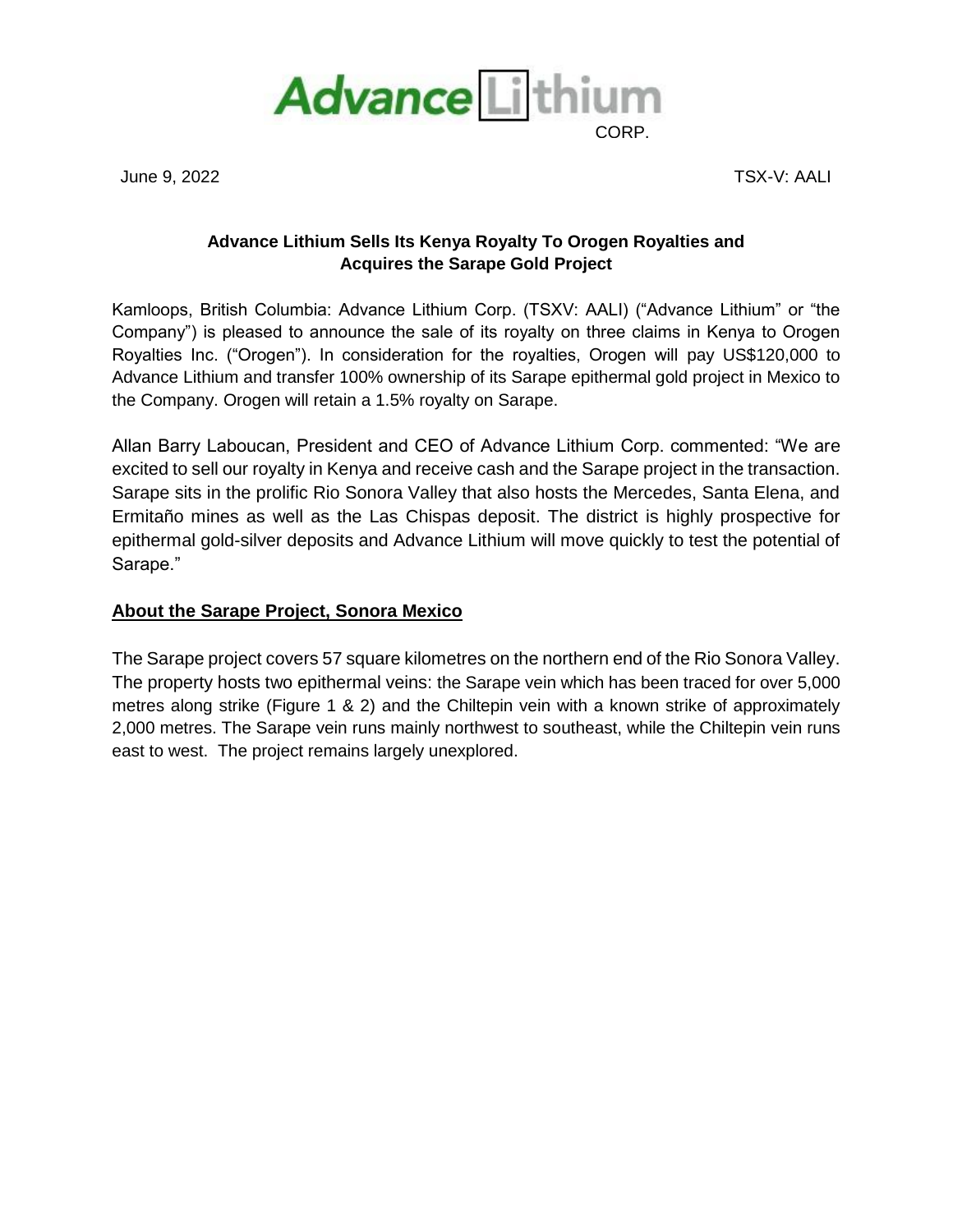

Gold assays in channel sampling at 400m spacing along the outcropping vein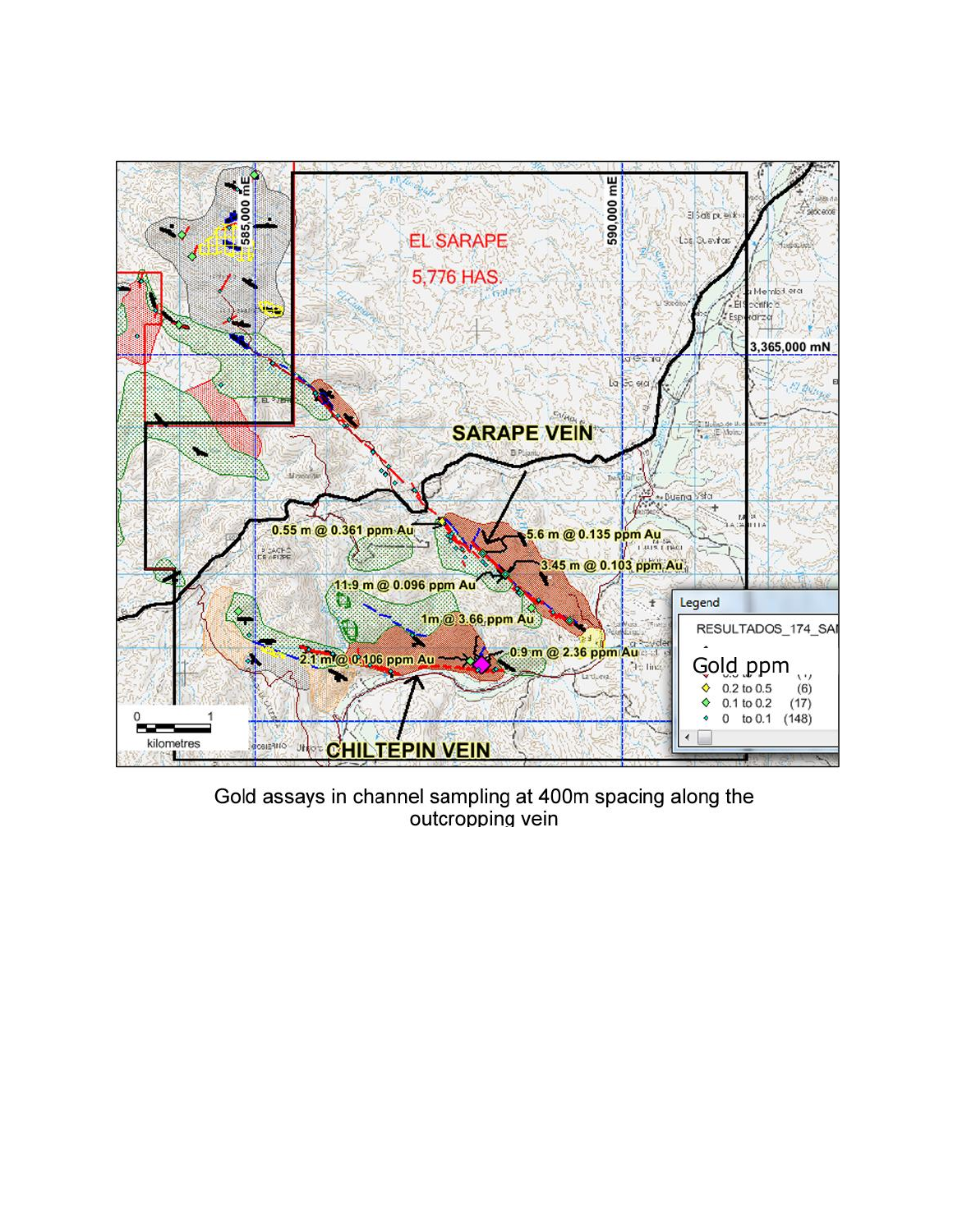

*Figure 2: Photo of the Sarape vein.*

The Sarape vein has seen two drill campaigns by two previous operators. Both companies tested various areas of the Sarape vein but multiple kilometres remain largely unexplored. The best results from previous drilling include:

- SAR21-12 grading 3.76 g/t gold and 15.3 g/t silver over 2.4 metres;
- SAR19-04 grading 0.18 g/t gold and 8.86 g/t silver over 24.68 metres, including 0.55 g/t gold and 31.0 g/t silver over 1.4 metres; and
- SAR19-06 grading 0.80 g/t gold and 34.1 g/t silver over 1.46 metres.

The Chiltepin vein has seen less surface sampling than the Sarape vein and only one drill hole. It remains open along strike. Advance Lithium plans a comprehensive program to test both veins along strike in order to develop an understanding of the zonation of mineralization, with the ultimate aim of vectoring in on the boiling zone of mineral deposition.

Mr. Laboucan commented: *"Sarape has seen limited drilling historically and the vast majority of the strike extent of both veins remains untested. Our previous work at Tabasquena, as well as the track record of other explorers in the Rio Sonora valley, suggests a more comprehensive drill*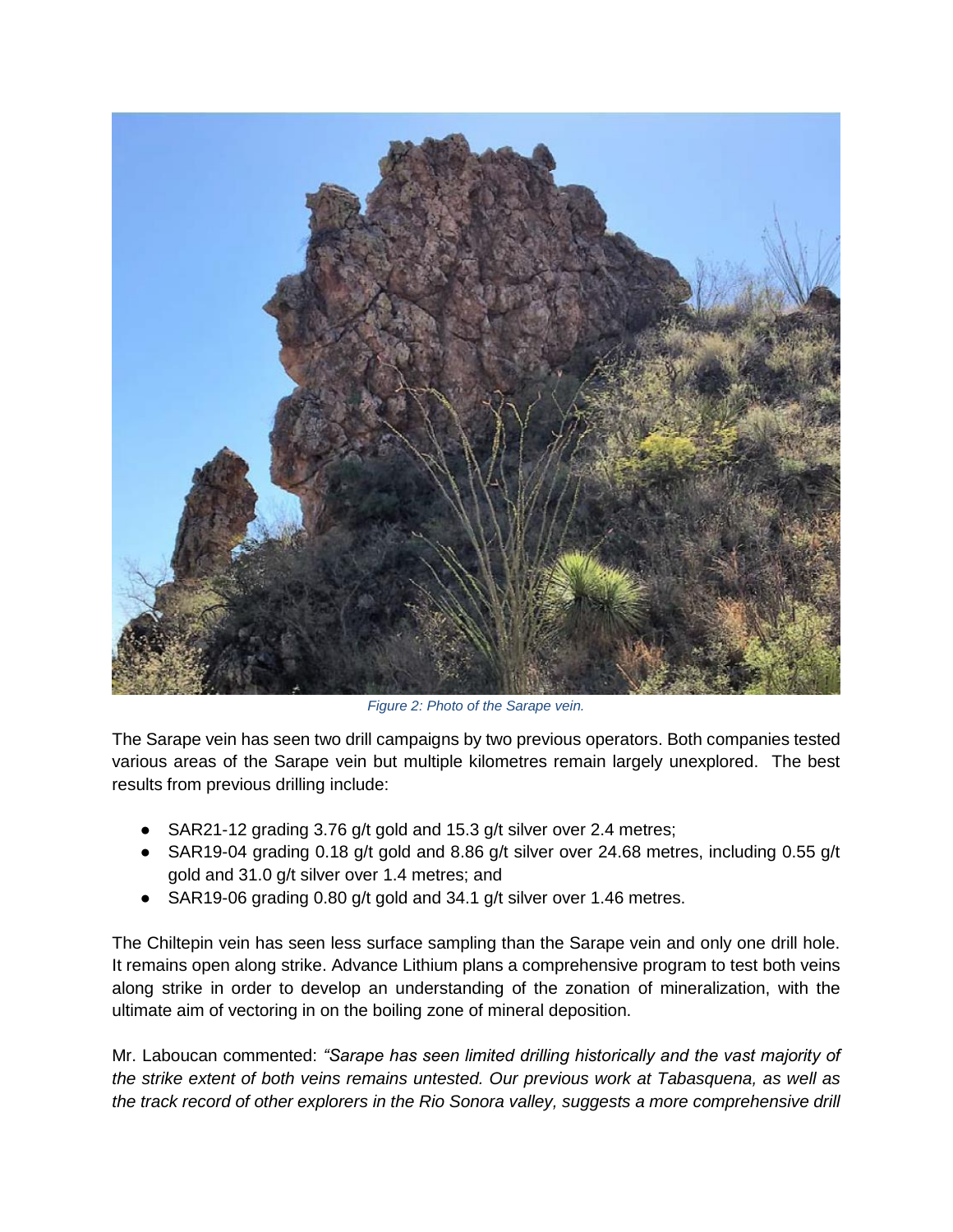*program is needed to establish the most prospective zones. Existing surface samples indicate a favorable environment for the deposition of ore-grade mineralization. Furthermore, similar vein systems often feature blind veins that do not outcrop and can only be found through drilling."* 

## *History of Sarape and Region*

*Sarape was staked by Orogen in 2017 following on the success of the discovery of the Ermitaño project (also previously owned by Orogen and now operated by First Majestic) where drill hole EW16*‐*04 intersected 11.4 g/t gold over 18.0 metres. The region around Sarape is one of the oldest mining districts in Mexico yet it remains underexplored. Important deposits in the region include First Majestic's Ermitaño and Silvercrest's Las Chispas gold projects, and Grupo Mexico's La Caridad copper mine.*

Previous field work on the property consisting of surface sampling along the Sarape and Chiltepin veins for gold, silver, and antimony. Similar techniques were used at Ermitaño and led to the discovery of the Ermitaño vein.

## **About Advance Lithium Corp. (AALI.V)**

Advance Lithium is a junior exploration company focused on acquiring and exploring mineral properties containing precious metals, agricultural minerals and battery metals. The company acquired a 100-per-cent interest in the Tabasquena silver mine in Zacatecas, Mexico, in 2017, and the Venaditas project, also in Zacatecas state, in April, 2018. Advance Lithium has sold its 3% Royalty interest in strategic claims in the Liranda Corridor in Kenya, East Africa, where Shanta Gold Limited is upgrading their resource. The sale of the Kenya royalty to Orogen Royalties is for US\$120,000 and the Sarape epithermal gold project in Mexico. In March, 2021 Advance Gold acquired 13 salars in central Mexico containing potassium, boron and lithium, enabling it to move into agricultural minerals and the exciting lithium space.

For further information, please contact: Allan Barry Laboucan President and CEO Phone 492-238-5282 (Direct-Mexico Cell)

Email: allan@advancegold.ca www.advancegold.ca

*This news release contains certain statements that may be deemed "forward-looking statements. Forward looking statements are statements that are not historical facts and are generally, but not always, identified by the words "expects", "plans", "anticipates", "believes", "intends", "estimates", "projects", "potential" and similar expressions, or that events or conditions "will", "would", "may", "could" or "should" occur. Although the Company believes the expectations expressed in such forward- looking statements are based on reasonable assumptions, such statements are not guarantees of future performance and actual results may differ materially from those in forward based on the beliefs, estimates and opinions of the Company's management on the date the statements are made. The Company undertakes no obligation to update these*